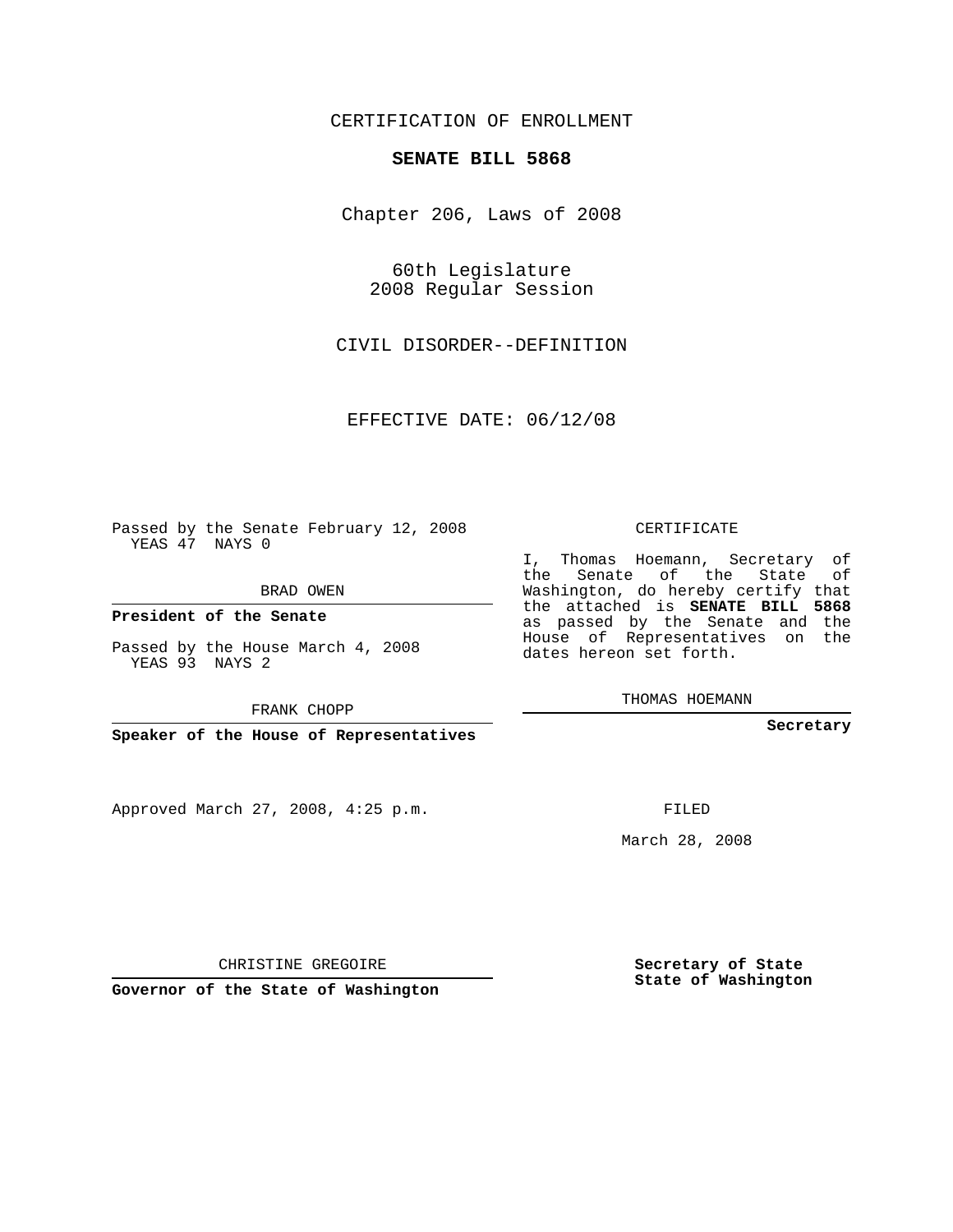## **SENATE BILL 5868** \_\_\_\_\_\_\_\_\_\_\_\_\_\_\_\_\_\_\_\_\_\_\_\_\_\_\_\_\_\_\_\_\_\_\_\_\_\_\_\_\_\_\_\_\_

\_\_\_\_\_\_\_\_\_\_\_\_\_\_\_\_\_\_\_\_\_\_\_\_\_\_\_\_\_\_\_\_\_\_\_\_\_\_\_\_\_\_\_\_\_

Passed Legislature - 2008 Regular Session

**State of Washington 60th Legislature 2008 Regular Session By** Senators Kline, Jacobsen, Shin, Weinstein and Murray Read first time 02/05/2007. Referred to Committee on Judiciary.

1 AN ACT Relating to defining civil disorder; amending RCW 9A.48.120; and prescribing penalties.

BE IT ENACTED BY THE LEGISLATURE OF THE STATE OF WASHINGTON:

 **Sec. 1.** RCW 9A.48.120 and 2002 c 340 s 1 are each amended to read as follows:

 (1) A person is guilty of civil disorder training if he or she teaches or demonstrates to any other person the use, application, or making of any device or technique capable of causing significant bodily injury or death to persons, knowing, or having reason to know or intending that same will be unlawfully employed for use in, or in furtherance of, a civil disorder.

(2) Civil disorder training is a class B felony.

 (3) Nothing in this section makes unlawful any act of any law enforcement officer that is performed in the lawful performance of his or her official duties.

 (4) Nothing in this section makes unlawful any act of firearms training, target shooting, or other firearms activity, so long as it is not done for the purpose of furthering a civil disorder.

(5) For the purposes of this section: